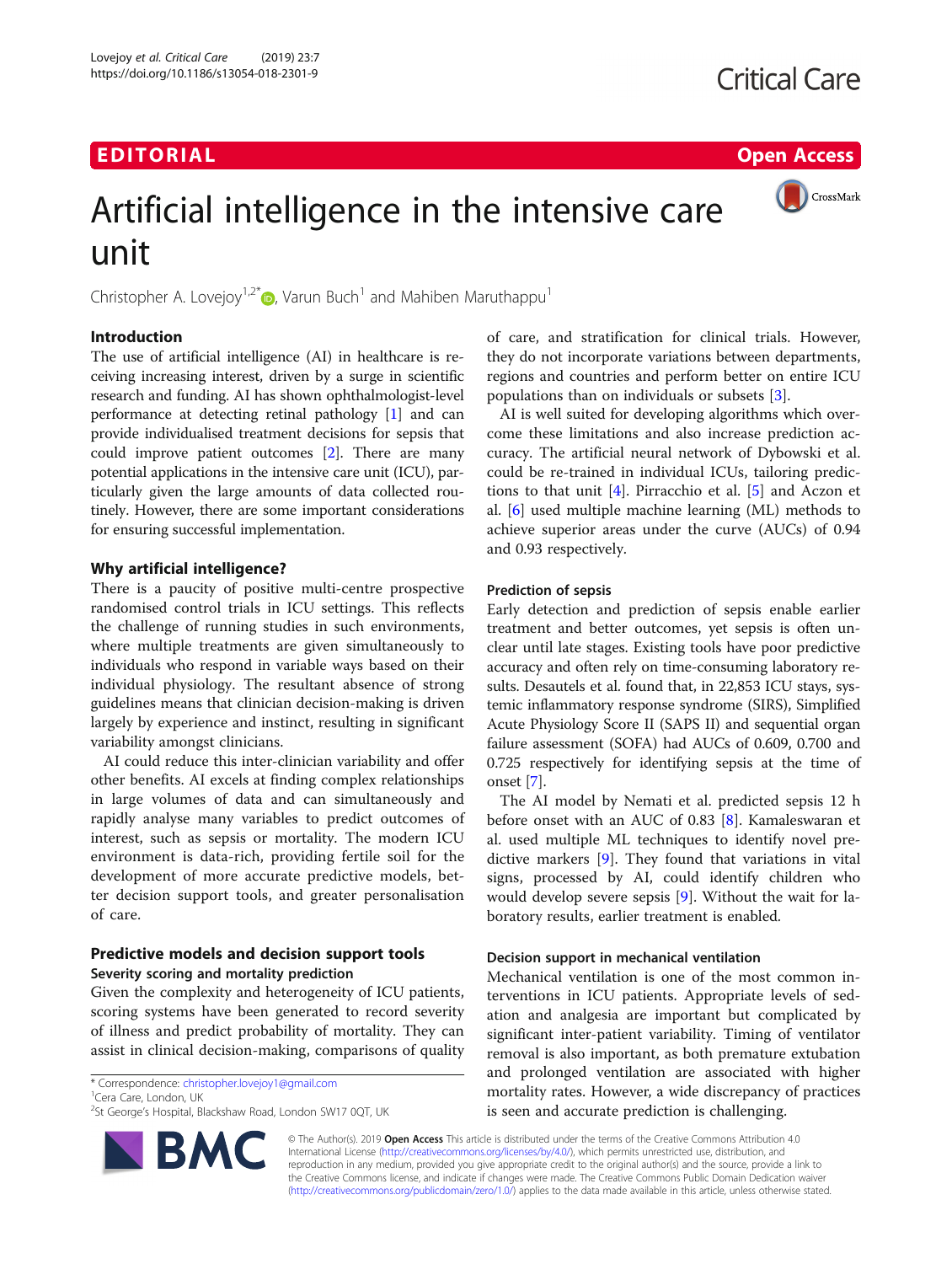<span id="page-1-0"></span>An AI tool may enable more personalised sedation and analgesia to reduce inter-clinician variability. The algorithm of Prasad et al. outperformed clinical practice, as measured by regulation of vital signs [\[10](#page-2-0)]. Using AI to guide extubation timing is challenging. Such algorithms are trained using outcome data, such as the timing of removal and whether it was successful. However, successful extubation only indicates that it was ready at that point, and doesn't rule out being ready at an earlier stage. This is also true in the reverse for premature removal. Despite this, the algorithm of Parreco et al. predicted the need for prolonged ventilation with an AUC of 0.82 [[11\]](#page-2-0). The AI algorithm of Prasad et al., used to advise when to wean, outperformed clinical practice in terms of number of re-intubations [[10](#page-2-0)].

#### Improving data with new technology

Novel types of data, collected by new methods, enable improvement of existing models and development of new tools. Davoudi et al. explored the use of wearable sensors, light and sound sensors, and a camera to collect data on ICU patients and their environments [\[12](#page-2-0)]. The authors found that delirious patients were more sensitive to light but not to noise. Such data analysis could improve detection of delirium and enable real-time interventions to improve sleep hygiene [\[12\]](#page-2-0). Pickham et al. detected patient positioning with wearables to identify when patients should be turned and thus reduced hospital-acquired pressure injuries [\[13](#page-2-0)]. A variety of AI methods allow the processing of these novel types of data, such as convolutional neural networks which excel at analysing visual information.

AI is also taking advantage of the move towards higher-resolution continuous data capture. For example, deep learning analysis of electrocardiogram data, measured continuously in ICU patients, can detect STchanges [\[14](#page-2-0)] and a broad range of arrhythmias [\[15](#page-2-0)].

#### Important considerations

While AI may enable the development of accurate tools, their introduction must follow careful consideration of real-world clinical utility, efficiency and existing workflows. The use of AI should be appropriately weighted alongside other sources of information and should be validated by well-designed prospective studies before widespread implementation.

Training AI algorithms requires integrated, well-structured data. Many ICUs use a combination of paper and electronic data and do not electronically link together data collected from multiple sources. Data are often incomplete or incorrectly entered. It is also heterogeneous, and many different tests are measured at different times. However, many AI models have achieved accuracy despite these factors.

Healthcare data are sensitive so data security and patient privacy are important considerations. Appropriate consent must also be obtained for data collection, yet many ICU patients lack sufficient capacity until recovery.

## Conclusion

ICU doctors are often required to analyse large volumes of complex, heterogeneous data to make life-critical decisions. AI, if used effectively, could reduce this burden by transforming data into more actionable information. We can use AI to predict adverse outcomes before they happen, better manage highly complex situations, and ultimately allow clinicians to spend less time analysing data and more time harnessing their experience and human touch in delivering care.

#### Abbreviations

AI: Artificial intelligence; AUC: Area under the curve; ICU: Intensive care unit; ML: Machine learning

#### Acknowledgements

None.

#### Funding

None.

# Availability of data and materials

Data sharing is not applicable to this article as no datasets were generated or analysed during the current study.

#### Authors' contributions

CAL, VB, and MM all conceptualised and wrote the paper. All authors approved the final version. CAL acts as guarantor of the study.

#### Ethics approval and consent to participate

Approval and consent were not required. No primary research was undertaken, and there was no involvement of human subjects, human material or human data.

#### Consent for publication

This article contains no details, images or videos relating to an individual person and so no specific consent was required.

#### Competing interests

CAL and VB are employees of Cera Care. MM is an investor and employee of Cera Care. Cera Care is a domiciliary care provider conducting research into how artificial intelligence can be used to improve the care delivered to elderly people living at home.

### Publisher's Note

Springer Nature remains neutral with regard to jurisdictional claims in published maps and institutional affiliations.

#### Received: 27 November 2018 Accepted: 21 December 2018 Published online: 10 January 2019

#### References

- 1. De Fauw J, Ledsam JR, Romera-Paredes B, Nikolov S, Tomasev N, Blackwell S, et al. Clinically applicable deep learning for diagnosis and referral in retinal disease. Nat Med. 2018;24:1342–50.
- 2. Komorowski M, Celi LA, Badawi O, Gordon AC, Faisal AA. The Artificial Intelligence Clinician learns optimal treatment strategies for sepsis in intensive care. Nat Med. 2018;24:1716.
- 3. Strand K, Flaatten H. Severity scoring in the ICU: a review. Acta Anaesthesio Scand. 2008;52:467–78.